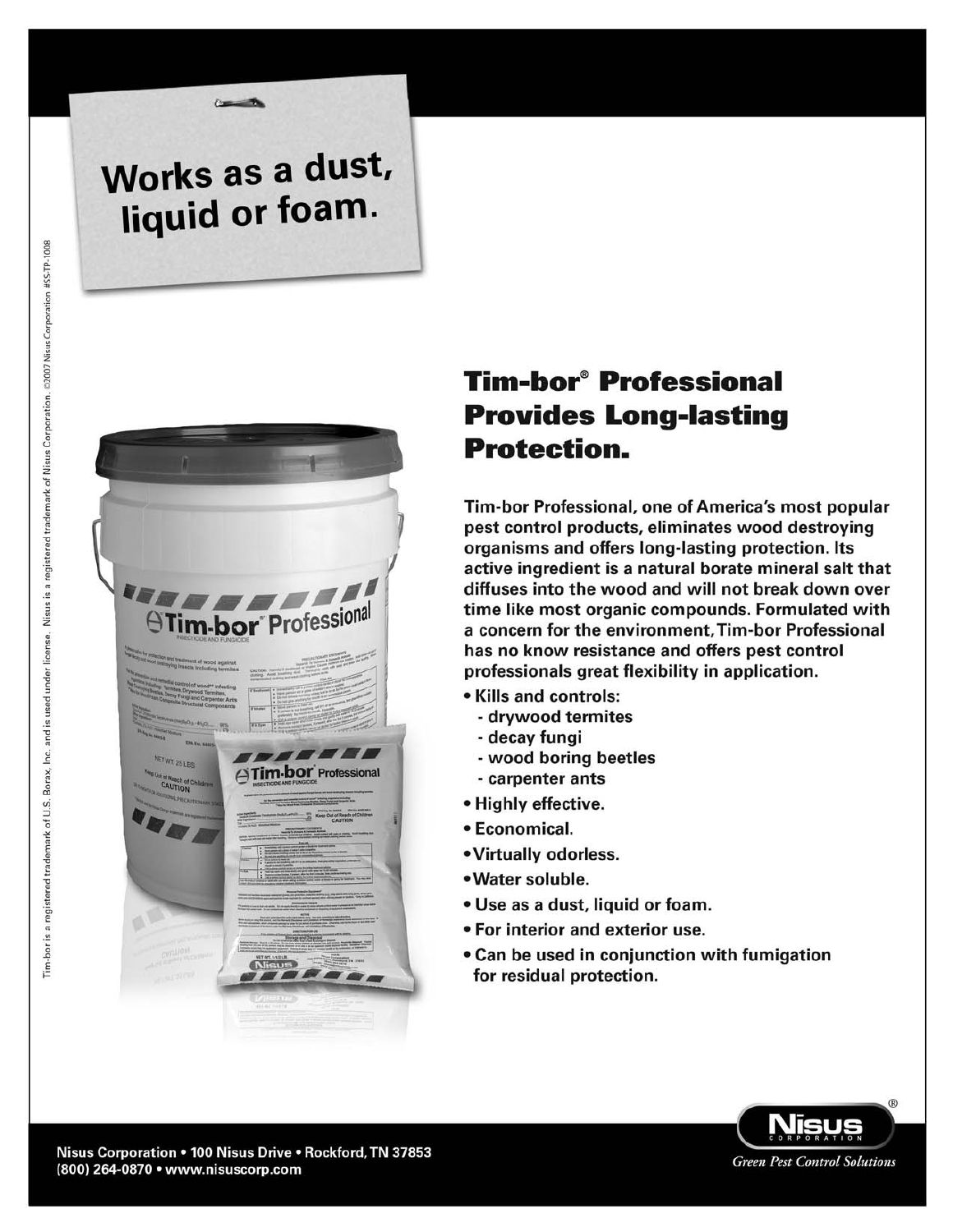# A<sup>\*</sup>Tim-bor<sup>\*</sup>Professional INSECTICIDE AND FUNGICIDE

**A preservative for protection and treatment of wood against fungal decay and wood destroying insects including termites.**

**For the prevention and remedial control of wood\*\* infesting organisms including: Termites, Drywood Termites, Wood Destroying Beetles Decay Fungi and Carpenter Ants \*\*Also for Wood Foam Composite Structural Components**

#### **Active Ingredient:**

| Disodium Octaborate Tetrahydrate (CAS No. 12280-03-4) 98% |  |
|-----------------------------------------------------------|--|
|                                                           |  |
|                                                           |  |
|                                                           |  |

+Contains 2%  $H_2O$  – Absorbed Moisture

#### **FIRST AID**

| lf<br><b>Swallowed</b>                                             | • Immediately call a poison control center or doctor for<br>treatment advice.<br>• Have person sip a glass of water if able to swallow.<br>• Do not induce vomiting unless told to do so by the<br>poison control center or doctor.<br>• Do not give anything by mouth to an unconscious<br>person. |  |
|--------------------------------------------------------------------|-----------------------------------------------------------------------------------------------------------------------------------------------------------------------------------------------------------------------------------------------------------------------------------------------------|--|
| If Inhaled                                                         | • Move person to fresh air.<br>• If person is not breathing, call 911 or an ambulance,<br>then give artificial respiration, preferably by mouth-to-<br>mouth, if possible.<br>• Call a poison control center or doctor for further<br>treatment advice.                                             |  |
| If In Eyes                                                         | • Hold eye open and rinse slowly and gently with water<br>for 15-20 minutes.<br>• Remove contact lenses, if present, after first 5 minutes,<br>then continue rinsing eye.<br>• Call a poison control center or doctor for further<br>treatment advice                                               |  |
| Have the product container or label with you when calling a poison |                                                                                                                                                                                                                                                                                                     |  |

Have the product container or label with you when calling a poison control center or doctor or going for treatment. You may also contact 1- 800-424-9300 for emergency medical treatment information.

# **PRECAUTIONARY STATEMENTS Hazards To Humans & Domestic Animals**

**CAUTION:** Harmful if swallowed or inhaled. Causes moderate eye irritation. Avoid contact with eyes or clothing. Avoid breathing dust.<br>Thoroughly wash with soap and water after handling. Bemove Thoroughly wash with soap and water after handling. contaminated clothing and wash clothing before reuse.

# **Personal Protective Equipment (PPE)**

Some materials that are chemical-resistant to this product are barrier laminate; butyl, nitrile, neoprene and natural rubbers  $\geq 14$  mils; polyethylene; polyvinyl chloride; and viton ≥ 14 mils. If you want more options, follow the instructions for category C on an EPA chemicalresistance category selection chart.

Applicators, mixers and other handlers must wear long-sleeved shirt, long pants, socks, shoes, chemical-resistant gloves and protective eyewear. When applying this product in confined spaces, provide ventilation or an exhaust system; or use a NIOSH-approved dust/mist filtering respirator (MSHA/NIOSH approval number prefix TC-21C) with a prefilter approved for pesticides (MSHA/NIOSH approval prefix TC-23C); or use a canister approved for pesticides (MSHA/NIOSH approval prefix TC-14G) or a NIOSH-approved respirator with any N,R, P or HE prefilter.

# **User Safety Requirements**

Follow manufacturer's instructions for cleaning/maintaining PPE. If no such instructions for washables exist, use detergent and hot water. Keep and wash PPE separately from other laundry.

# **User Safety Recommendations**

Users should:

- Wash hands before eating, drinking, chewing gum, using tobacco or using the toilet:
- Remove clothing immediately if pesticide gets inside, then wash thoroughly and put on clean clothing;

EPA Reg. No. 64405-8 EPA Est. 64405-TN-1

# **Keep Out of Reach of Children CAUTION**

# **User Safety Recommendations (cont.)**

• Remove PPE immediately after handling this product. Wash the outside of gloves before removing. As soon as possible, wash thoroughly and change into clean clothing.

### **Environmental Hazards**

This pesticide is toxic to fish and wildlife. Do not apply directly to water, to areas where surface water is present or to intertidal areas below the mean high water mark. Do not contaminate water when cleaning equipment or disposing of equipment washwaters.

## **NOTICE**

Read and understand the entire label before using.

Use only according to label directions. Before buying or using this product, read the *Warranty Disclaimer* and *Limitation of Remedies* statements found elsewhere on this label. If terms are unacceptable, return unopened package to seller for full refund of purchase price. Otherwise, use by the buyer or any other user constitutes acceptance of the terms under *Warranty Disclaimer* and *Limitation of Remedies.*

# **DIRECTIONS FOR USE**

It is a violation of Federal law to use this product in a manner inconsistent with its labeling.

### **General Information**

**TIM-BOR Professional** is a water soluble, inorganic borate salt with insecticidal and fungicidal properties effective against wood-destroying organisms including the target pests listed below. Apply **TIM-BOR Professional** as a liquid solution, powder or foam. **TIM-BOR Professional** is an effective treatment for wood (and wood-foam composite structural components) to kill and prevent infestations of decay fungi including white rot, brown rot (i.e., Poria) and wet rots. This product may be used for preventative treatment (before signs of infestation), for wood in existing structures and for remedial treatment of infested wood in existing structures. **TIM-BOR Professional** is also effective for the prevention and control of wood destroying insects such as, but not limited to, the following organisms: **Subterranean Termites** *(Reticulitermes, Heterotemes, Coptotermes* (Formosan)), **Drywood**  Termites (*Kalotermes, Incisitermes)*, Dampwood Termites<br>(*Zootermopis*),**PowderpostBeetles**(L*yctidae*), "False"Powderpost<br>Beetles (*Bostrichidae*), Deathwatch and Furniture Beetles (*Anobiidae*), **Old House Borers, Longhorn Beetles** (*Cerambycidae*), **Carpenter Ants** (*Camponotus*), **Bark** and **Timber Beetles** (*Scolytidae*).

**TIM-BOR Professional** is recommended for wood and cellulose material in accordance with the specific treatment methods described herein. **TIM-BOR Professional** is effective for all interior and exterior wood (and wood-foam composite structural components) that will be protected from excessive rain and not in direct contact with the soil. Types of wood include, but are not limited to, all types of lumber, logs and plywood. This product kills wood-destroying organisms. Some<br>etching of treated wood may occur from organisms before they die. Do<br>not apply TIM-BOR Professional to wood or cellulose material that has been painted, varnished or sealed. For best results, apply **TIM-BOR Professional** to bare wood. Use soap and water to clean application equipment.

**Note:** Spraying water on some wood species can mobilize natural wood extractives, raise the grain and leave behind calcium or other deposits. Prior to treating large areas, treat a small area with **TIM**-**BOR Professional** solution to ensure that you are satisfied with the final aesthetics.